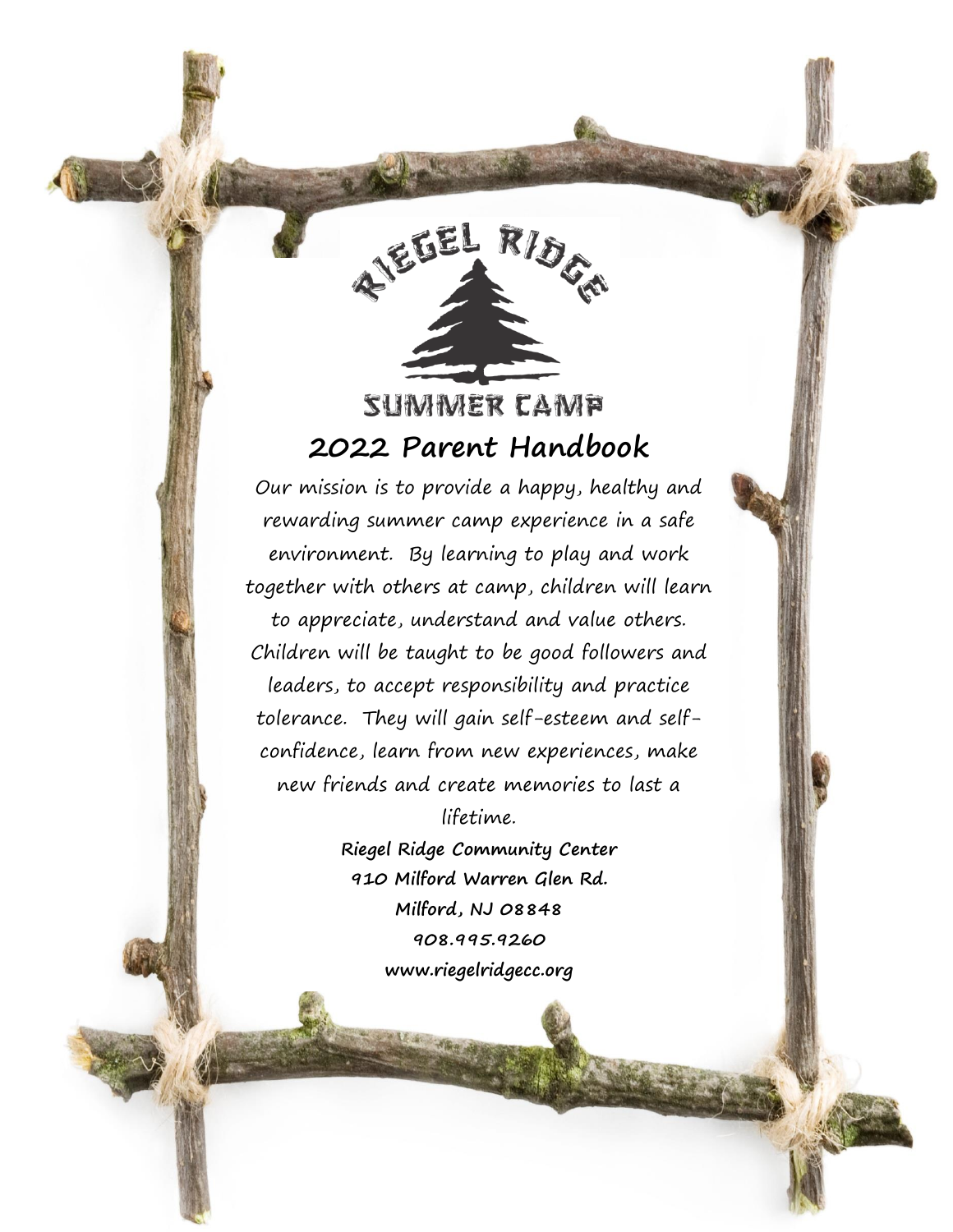Riegel Ridge Summer Camp has a rich history serving the youth of our community as far back as 1942. With another camp season right around the corner, we can't help but look back at the past several years and all that we have accomplished. Since 2012 we have grown from a small recreational program to a fully accredited day camp. Safety and fun have always been our top priority. With a highly qualified and talented staff we strive to provide campers a day filled with activities that build confidence, character and camaraderie. Camp is an opportunity for your child to develop self-reliance and self-esteem as each camper's potential is fulfilled through interactions with fellow campers and counselors.

If you have any questions or comments, please call Jessica Neglia, Director, at 908-995-9260.



**ACA Accreditation...What does this mean for your campers?** American Camp Association Accreditation assures parents that the camp has had a regular, independent safety audit that exceeds basic state licensing requirements. Accreditation assures parents that camp practices have been measured against national standards. Because accreditation is voluntary, parents know the camp is committed to following best practices. Indeed, ACA accreditation is the best evidence that a camp is committed to providing a safe and nurturing environment for children. Summer Camp can be an important step in a child's growth and development. Ninety-six percent of campers say that "camp helped me make new friends," and 92 percent say, "Camp helped me feel good about myself." Seventy percent of camp parents say, "My child gained self-confidence at camp" (ACA, 2005). Summer camp is also an unforgettable experience that will give your child a lifetime of memories.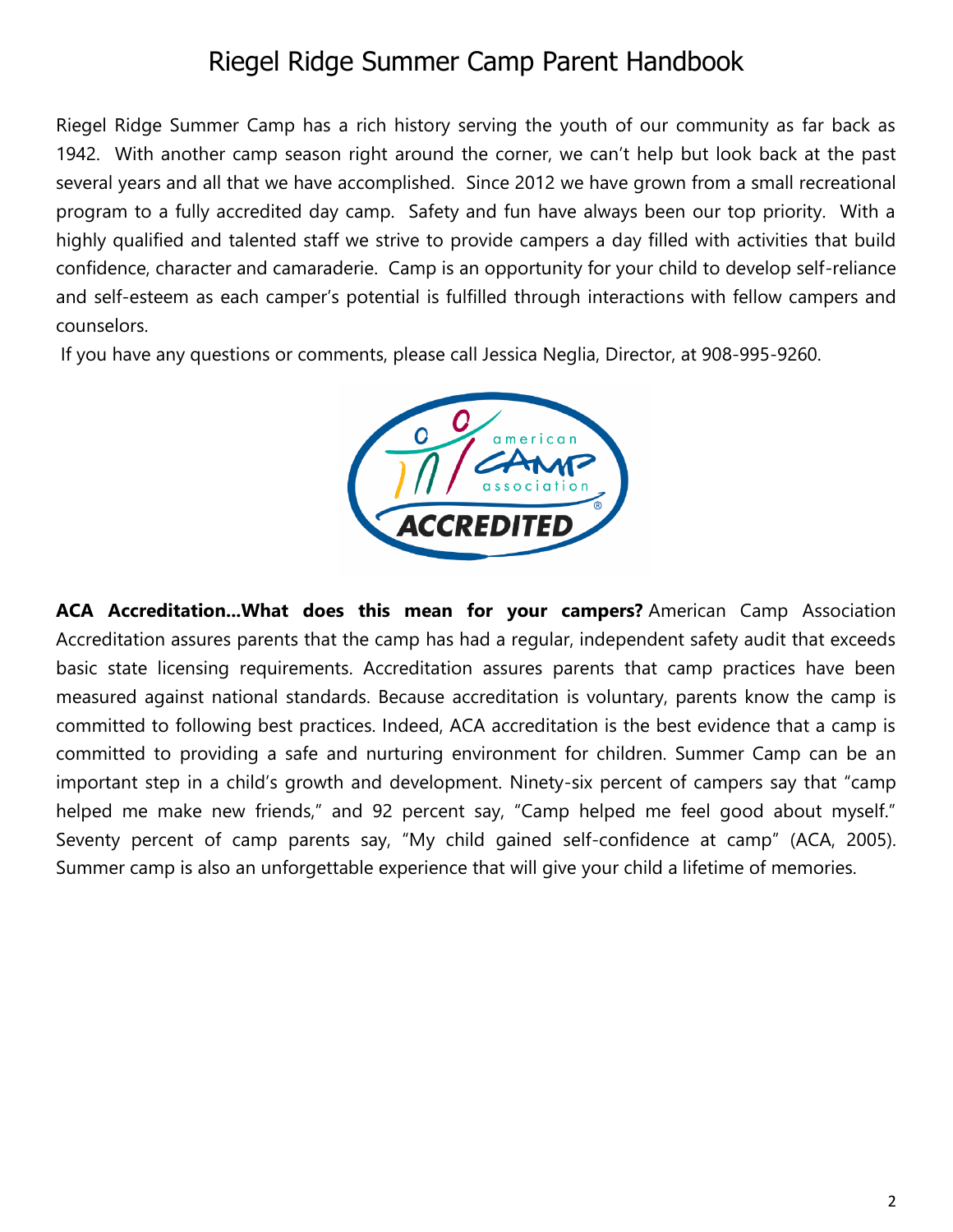### **Table of Contents**

| <b>Registration and Payment Policies</b> | Page 4    |
|------------------------------------------|-----------|
| <b>Withdrawal Policies</b>               | Page 4    |
| Code of Conduct                          | Page 4-5  |
| <b>Behavioral Guidance</b>               | Page 5    |
| Discipline Policies and Procedures       | Page 5-6  |
| <b>Cell Phone Policy</b>                 | Page 7    |
| Communication                            | Page 7    |
| <b>Emergency Communications</b>          | Page 7    |
| Items to Bring To Camp                   | Page 7-9  |
| Items Not Permitted At Camp              | Page 9    |
| Lost and Found                           | Page 9    |
| The Camp Day                             | Page 9-10 |
| <b>Extended Care Policies</b>            | Page 11   |
| Arriving Late/Leaving Early              | Page 11   |
| Absence/Illness                          | Page 11   |
| <b>Camper Supervision Ratios</b>         | Page 11   |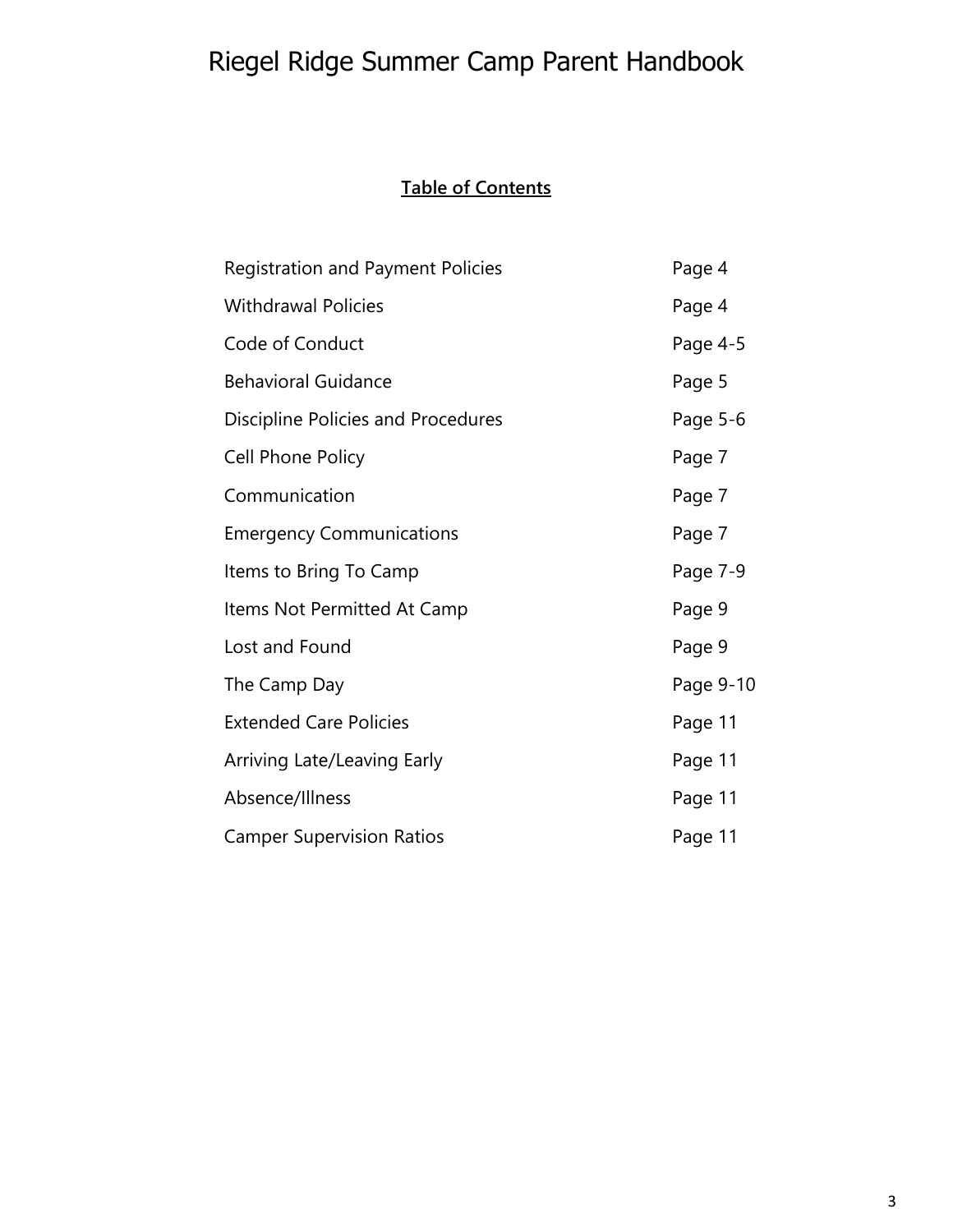#### **Registration and Payment Policies**

- 1. **Each participant** who registers for our summer camp program must have the following forms filled out in **full** before they are able to attend.
	- ◆ One registration form per camper. Please be sure to complete each page.
	- $\blacktriangleright$  Field trip registration form, when applicable.
- 2. Payment is expected in full at time of registration for Camp, Mini Camps and Field Trips. Payment is needed in order to complete the registration process.
	- $\vee$  We accept cash, checks (made out to Holland Twp.), and all major credit cards.
	- $\vee$  We do not hold spots in our program until we have received payment.
- 3. We encourage you to register your child for camp early as space is limited. First come, first serve.

#### **Withdrawal Policies**

- 1. Refunds may be granted for valid medical reasons with a doctor's note, less a \$50 administration fee.
- 2. If your camper is asked to leave for discipline reasons there will be **NO REFUND**.

#### **Code of Conduct**

Our Code of Conduct states that the Riegel Ridge Summer Camp is committed to providing a safe and welcoming environment for all of our campers and staff. To ensure safety and comfort for all, we ask individuals to act appropriately while they are at our facility or participating in the Riegel Ridge Summer Camp program. We expect campers and staff to behave in a mature and responsible way and to respect the rights and dignity of others. Our code of conduct does not permit language or actions that can hurt or frighten another person or that falls below a generally accepted standard of conduct. Specifically this includes:

- Angry or vulgar language including swearing, name calling, and shouting;
- $\blacktriangleright$  Physical contact with another person in an angry or threatening way;
- Any demonstration of sexual activity or sexual contact with another person;
- $\blacktriangleright$  Harassment or intimidation with words, gestures, body language or other menacing behavior;
- $\blacktriangleright$  Behavior which intends to or results in the theft or destruction of property;
- $\blacktriangleright$  Carrying or concealing any weapons or devices that may be used as weapons; or threats of using weapons.

Campers are responsible for their own personal comfort and safety and should ask any person whose behavior threatens their personal comfort to refrain. Staff are trained and expected to respond to any reported violation of our Code of Conduct. Please do not hesitate to notify a counselor if you need assistance. We want to help! The Camp Director & Supervisor will investigate all reported incidents. Dismissal from a program or withdrawal from the Riegel Ridge Summer Camp may result from any violation of the code of conduct.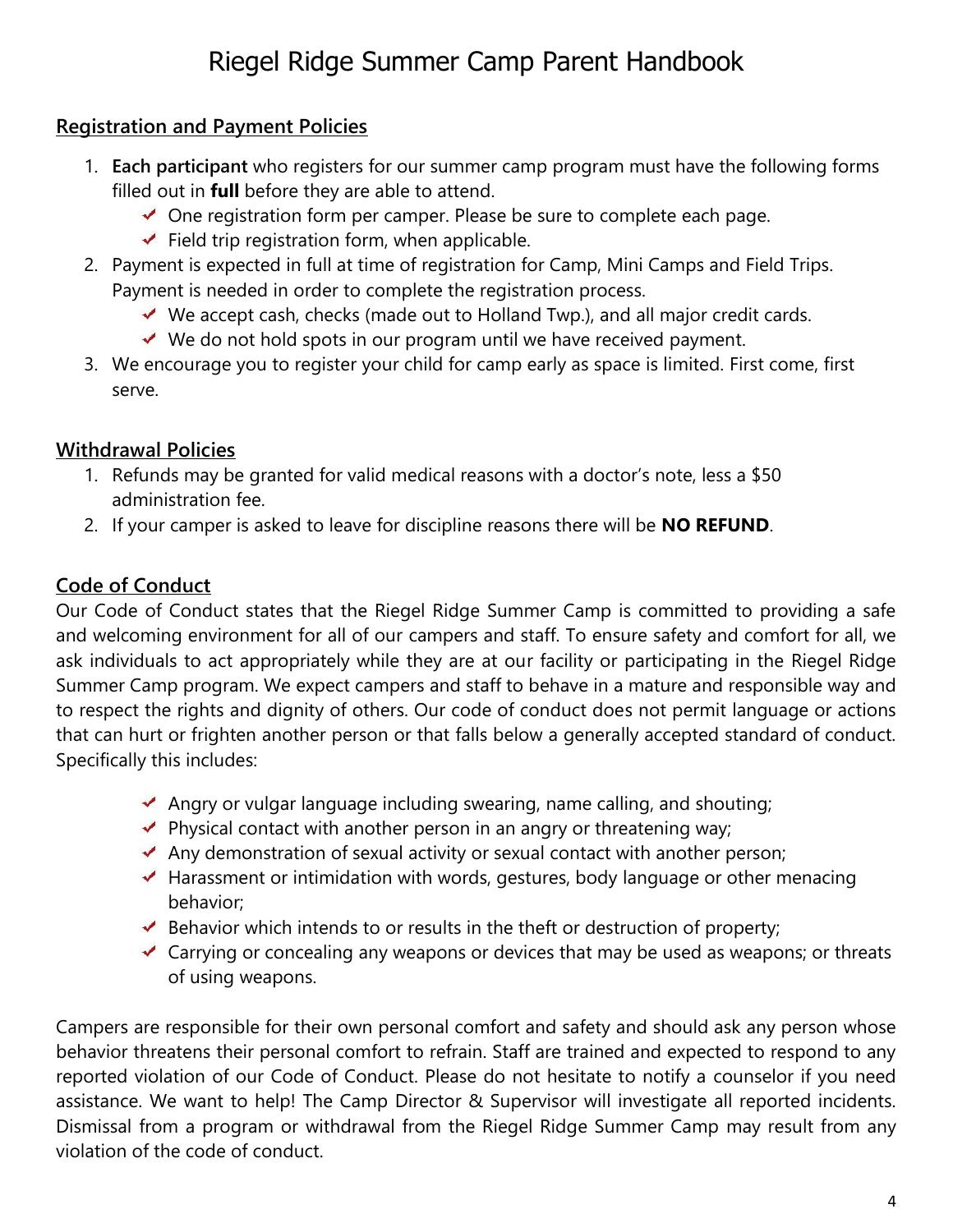If a child's behavior at any time threatens the immediate safety of that child, other children, or staff, the parent may be notified and required to pick-up the child immediately.

If a problem persists and the child continues to be disruptive, the RRCC Summer Camp reserves the right to suspend the child from the program. Expulsions from the program may be considered in certain situations. The following behaviors are not acceptable and will result in the immediate suspension of the camper.

- $\overline{\phantom{a}}$  Endangering the health and safety of children and/or staff, members or volunteers
- Stealing or damaging RRCC Summer Camp or personal property
- $\overline{\phantom{a}}$  Leaving the program without permission
- $\checkmark$  Continuing to disrupt the program
- Refusing to follow the behavior quidelines or RRSC rules
- Using profanity, vulgarity, or obscenity frequently
- $\blacktriangleright$  Acting in a lewd manner
- $\overline{\phantom{a}}$  Fighting
- $\overline{\phantom{a}}$  Threatening another camper, staff or volunteers safety

#### **Behavioral Guidance**

- 1. In order to promote your camper's physical, intellectual, emotional, and social well-being and growth, staff shall interact with the camper(s) and one another to provide needed help, comfort, and support and:
	- $\overline{\phantom{a}}$  Respect personal privacy
	- Respect differences in cultural, ethnic, and family backgrounds
	- $\overline{\phantom{a}}$  Encourage decision making abilities
	- $\blacktriangleright$  Promote ways of getting along
	- Encourage independence and self-direction
	- $\overline{\smash{\bigtriangledown}}$  Use consistency in applying expectations

Behavioral guidance will be constructive in nature, age and stage appropriate, and will be intended to redirect camper(s) to appropriate behavior and resolve conflicts. Parents will be notified when persistent behavioral problems are identified and will include any disciplinary steps taken in response.

#### **Discipline Policies and Procedures**

- 1. Inappropriate Behavior
	- $\blacktriangleright$  Failure to listen to directives or counselors.
	- Poor sportsmanship, failure to share, bullying of any kind, foul language, fighting, etc.
	- Disobeying camp rules: refusing to participate in activities, walking away from group, etc.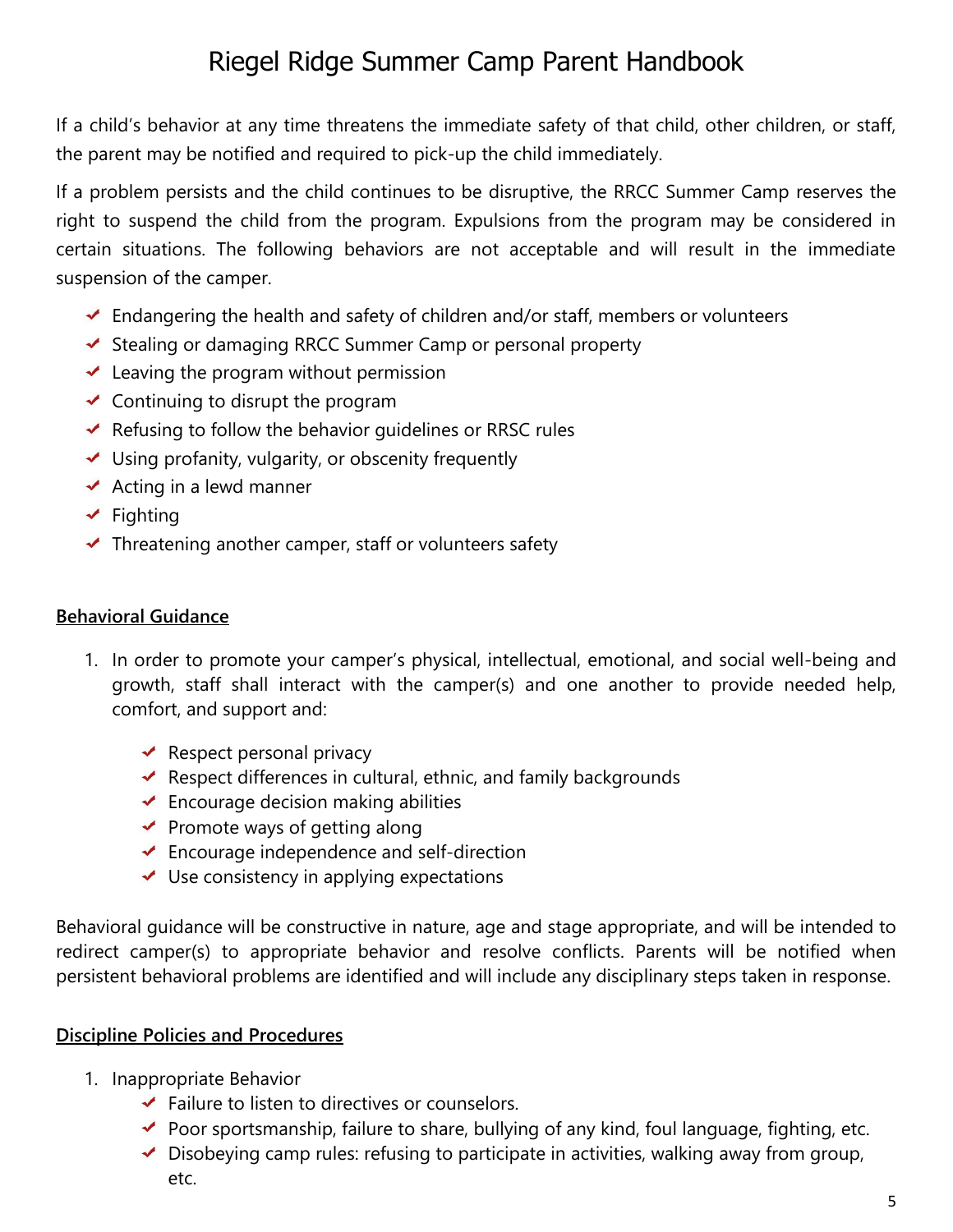- Behavior that is or continually disrupts the camp program.
- Possession of drugs, alcohol, cigarette, vaping paraphernalia, lighters, stink bombs, weapons, firecrackers, etc.
- 2. In the event that we experience disciplinary or behavioral difficulties with your camper the following discipline policy will be put into effect. The camp staff will begin with step one and proceed through the process depending on the success or failure at each step.
	- ◆ Step One: Camp counselor removes camper from activity. A discussion with the camper will take place regarding the necessary adjustment needed to improve their behavior. Depending on the incident they will be instructed to apologize to whomever their negative behavior has affected.
	- ◆ Step Two: The camper is removed from the activity to meet with the Camp Supervisor and Head Counselor to set a behavior goal. Parents will be notified of this behavior goal.
	- ◆ Step Three: The camper is removed from the activity and taken to the camp office to complete a "behavior agreement" with the Camp Supervisor and Parks & Recreation Director. The parent will be notified of their behavior and a copy of the agreement will be handed to the parent/caregiver at pick up.
	- **Step Four:** The Camp Supervisor and Director of Parks & Recreation will make an evaluation regarding whether or not the environment at our Summer Camp program is appropriate for your camper. A meeting with the parent/caregiver will follow. One of two decisions will be made:
		- 1. The camper will miss one day of camp and no refund will be provided.
		- 2. If it is determined that the program is not the right fit for the camper, then the parent/caregiver will be asked to withdraw the camper from the program. A refund will not be provided.

#### **There may be an extraordinary incident or circumstance that causes immediate expulsion from our program without completion of the step process.**

- 3. Please remember that a competent staff member will make efforts to manage all discipline problems effectively. However, if an individual's behavior is dangerous or negatively affects the other campers in our camp, the decision will be made to remove the camper from the camp setting.
- 4. In the event that a camper possesses drugs the parent will be called immediately and the incident will be reported to the police.
- 5. Should a camper threaten to bring a weapon to camp, possess a weapon or any other dangerous items, the parent will be called immediately and the incident will be reported to the police.
- 6. We reserve the right to remove any camper from our program without a compensational refund.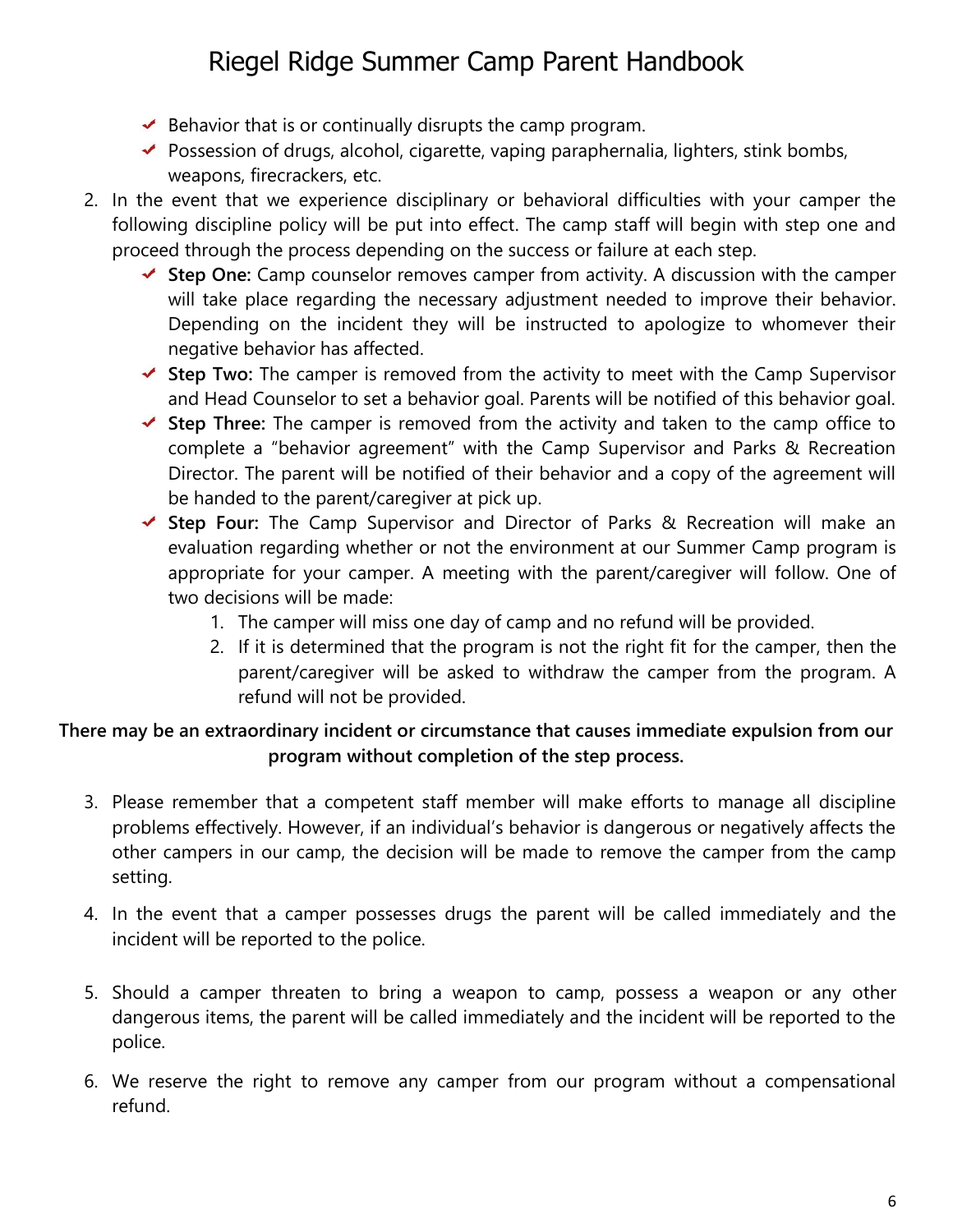#### **Cell Phone Policy**

Cell phone use by campers is prohibited. Please help us with this policy as it is designed to help all campers remain engaged here and have a better as well as more meaningful experience at our camp. If you need to get in touch with your camper you may call the camp phone. The camp phone number will be available on the website and through the weekly emails. If for some reason your child needs to get in touch with you during camp hours, they will be permitted to use the camp phone or the Riegel Ridge phone. RRSC will not be responsible for lost or stolen property.

#### **Communication**

- 1. If you need to speak to someone concerning your camper, you may talk directly to your child's camp counselor, call the camp phone or use the Camper Communication form.
- 2. If you are running late to pick up your camper at the end of the day it is very important that you call the camp phone to notify our Camp Supervisor in a timely manner.

#### **Emergency Communications**

- 1. We will have a Camp Nurse on duty from 9:00am 4:00pm.
- 2. If a camper has a minor injury or illness such as, minor scrapes, cuts and bumps, first aid will be administered by a First Aid Certified camp counselor or the camp nurse. We will notify you when we provide your child with first aid that requires more than a bandaid, and leave a message if you are unreachable.
- 3. For a more severe injury such as a possible sprain/fracture, head injury or something requiring the attention of a doctor, first aid will be administered by the camp nurse and a parent/caregiver will be notified immediately.
- 4. In the event of an emergency parent/caregiver will be notified immediately.
	- If parent/caregiver are unreachable on every provided contact number, then the emergency contacts will be called.
	- $\blacktriangleright$  We will continue to call until parental contact is made.
	- $\blacktriangleright$  Treatment will be given as necessary.
	- In the event that the camper requires serious treatment, as determined by the camp nurse, 911 will be called.

#### **Items to Bring to Camp**

- 1. **Label:** Please label every single item your camper brings to camp: all clothing, sneakers, towels, water bottles, lunch boxes, sunscreen, sunglasses, etc.
- 2. **Clothing:** Campers are required to wear appropriate clothing to our camp. Those who do not follow our clothing policies will be sent home with a note.
	- **Appropriate Clothing:** Please send campers in comfortable, outdoor play clothing: t-shirts, thick strapped tank tops, gym shorts, etc. over their swimsuit.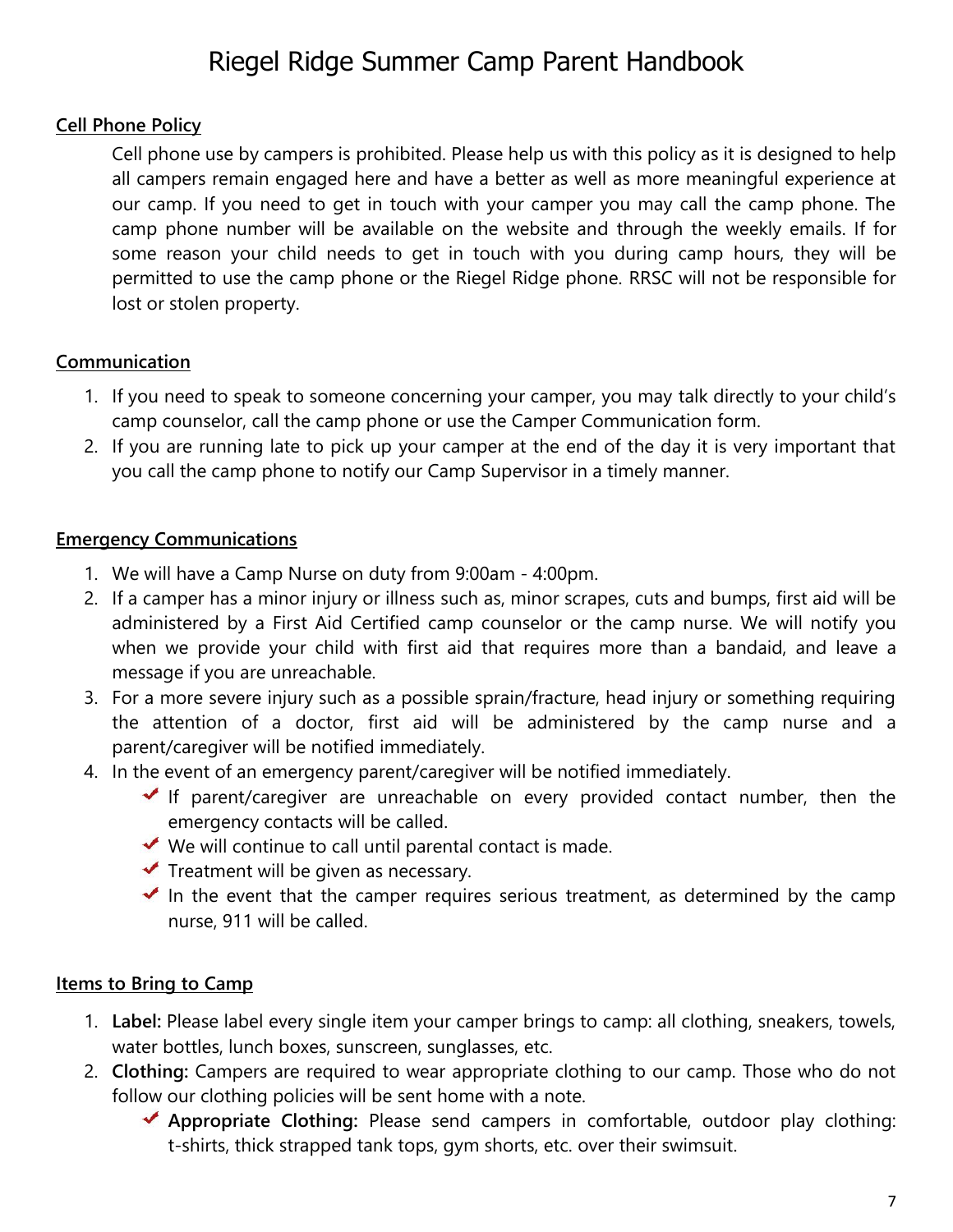- **Please Remember:** Children get dirty at camp; do not send them in their nicest clothing. Be mindful of the current day's weather; this is an outdoor camp. During rainy days please send your camper with camp clothes and rainy day gear: **light jackets, long pants, etc.**
- **Inappropriate Clothing:** short shorts, spaghetti straps, halters, tube tops, belly shirts, etc. are **not permitted** at our camp.
- **Extra Clothing:** Please pack an extra set of clothing each day for your camper. Campers will be in and out of the pool and playing outdoor sports; accidents do happen and we want our campers to be as comfortable as possible.
- **All Children Must Wear Sneakers:** No sandals, flip flops or crocs! Most camp activities require sneakers for the camper's safety. Children are required to wear shoes in the pool house so bring open toed shoes separately for their time at the pool.
- **Swimwear: Campers should wear their swimsuits underneath their clothing** so they may change quickly for recreational swim. Please, provide your camper with a swim suit and towel **every day.** And if a flotation device is needed, please provide a USCG (United States Coast Guard) approved flotation device.
- Hats & Sunglasses: It is hot outside! Light colored hats/visors will help to keep your camper cooler and sunglasses will protect them from the bright sun!
- **Gaga Gloves:** Campers that would like to participate in Gaga Ball will need to have some type of gloves to protect their knuckles. Winter gloves and batting gloves work well.
- 3. **Water Bottles:** Please provide your camper with a **large** refillable water bottle each day. Campers will be taken periodically for refills at the water fountain.
- 4. **Sunscreen:** Please educate your camper on the importance of sunscreen and apply it to your camper before they arrive at camp. We will be sure it is reapplied as needed; please provide **each camper** you send to camp with a separate bottle of sunscreen. Please mark your child's sunscreen with their name written on tape.
- 5. **Breakfast:** Our program does not include breakfast; please have your camper eat a fuel filled breakfast before they arrive at camp for the day.
- 6. **Lunch:** Pack your camper a non-perishable nutritious snack, lunch, and drink in a labeled lunch box with an ice pack. **No glass containers.**
	- **Helpful hint:** freezing your camper's juice the night before will keep their lunch extra cool!
	- Please provide them with an afternoon snack or second small meal.
	- ◆ Pizza Friday (Pizza Friday Dates: Week 1: June 24<sup>th</sup>, Week 4: July 15<sup>th</sup>, Week 6: July 29<sup>th</sup>)
		- Cost: \$5 per camper.
		- In the beginning of the week campers should bring in a completed Pizza Form and \$5 cash in a zip lock baggie. (One form per child please!)
- 7. **Snack Hut:** There will be camp lunch available only on fair weather days. Please look for the camp lunch form on the website. For younger campers please place money in a zip lock bag with their name.
- 8. **Medicine:** If your camper requires an inhaler, epi-pen or any other preventative/as needed medication please include this information on your health history form and be sure to send it with your camper every day.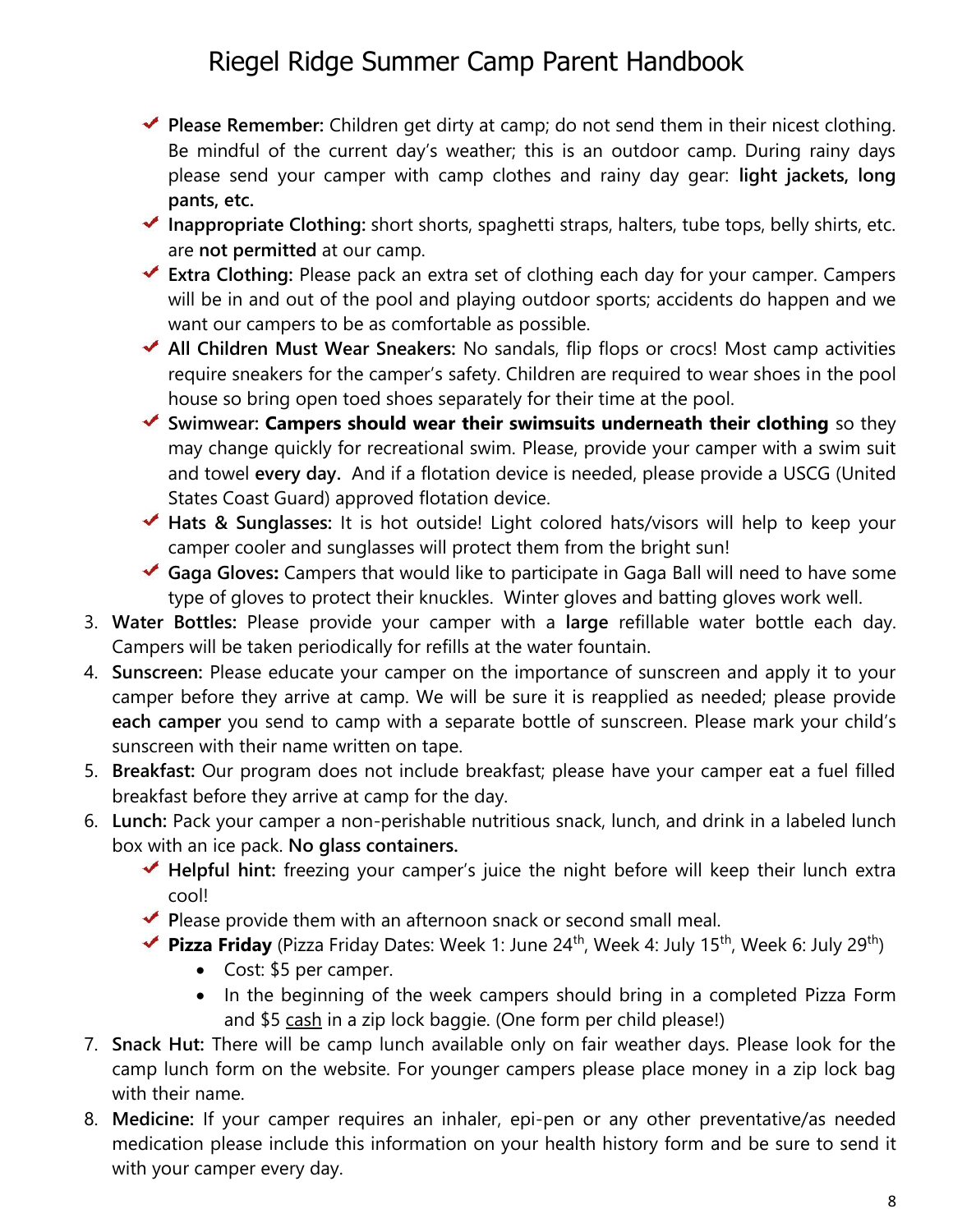- **Age will determine if an inhaler or epi-pen will be held by the camper or head counselor.**
- **If your camper requires any other medicine at camp, please speak with the nurse.**

#### **Items Not Permitted At Camp**

- 1. Expensive jewelry or clothing.
- 2. Toys from home: water guns, nerf guns, trading cards, crayons, markers, etc.
- 3. Electronics: Cell Phone, Nintendo DS, PSP, Gameboy, radio, cd player, ipod, etc.
- 4. Alcohol, drugs, vaping paraphernalia, vehicles, weapons, animals or personal sports equipment is not allowed to be brought to camp by campers or staff.
- 5. If these items are brought to camp, they will be held by the camp supervisor and returned to the parent at the end of the day.

#### **Lost and Found**

- 1. We encourage all families to follow our policies.
	- $\blacktriangleright$  Please leave expensive or special items at home.
- 2. There will be a lost and found bin located inside the building at the beginning or end of the day.
	- $\blacktriangleright$  Please encourage your camper(s) to be responsible and diligent regarding their belongings.
- 3. The pool also has a separate lost and found for items left on their grounds.
	- It is located in the Pool House entrance.

**The Riegel Ridge Summer Camp will not be held responsible for lost or stolen items.**

#### **The Camp Day**

**During inclement weather all campers are to be dropped off & picked up at the front entrance of the community center.**

**Safety procedures during drop off & pick up**. The following is for the safety of all campers:

- $\blacktriangleright$  All drivers are to abide by the posted MPH speed limit.
- $\blacktriangleright$  All drivers are to abide by all traffic signs posted.
- There is to be no stopping/parking in the middle of the driveway. We need to have a smooth flow of traffic at all times.

**Please be mindful of other activities that the Community Center hosts throughout the day.**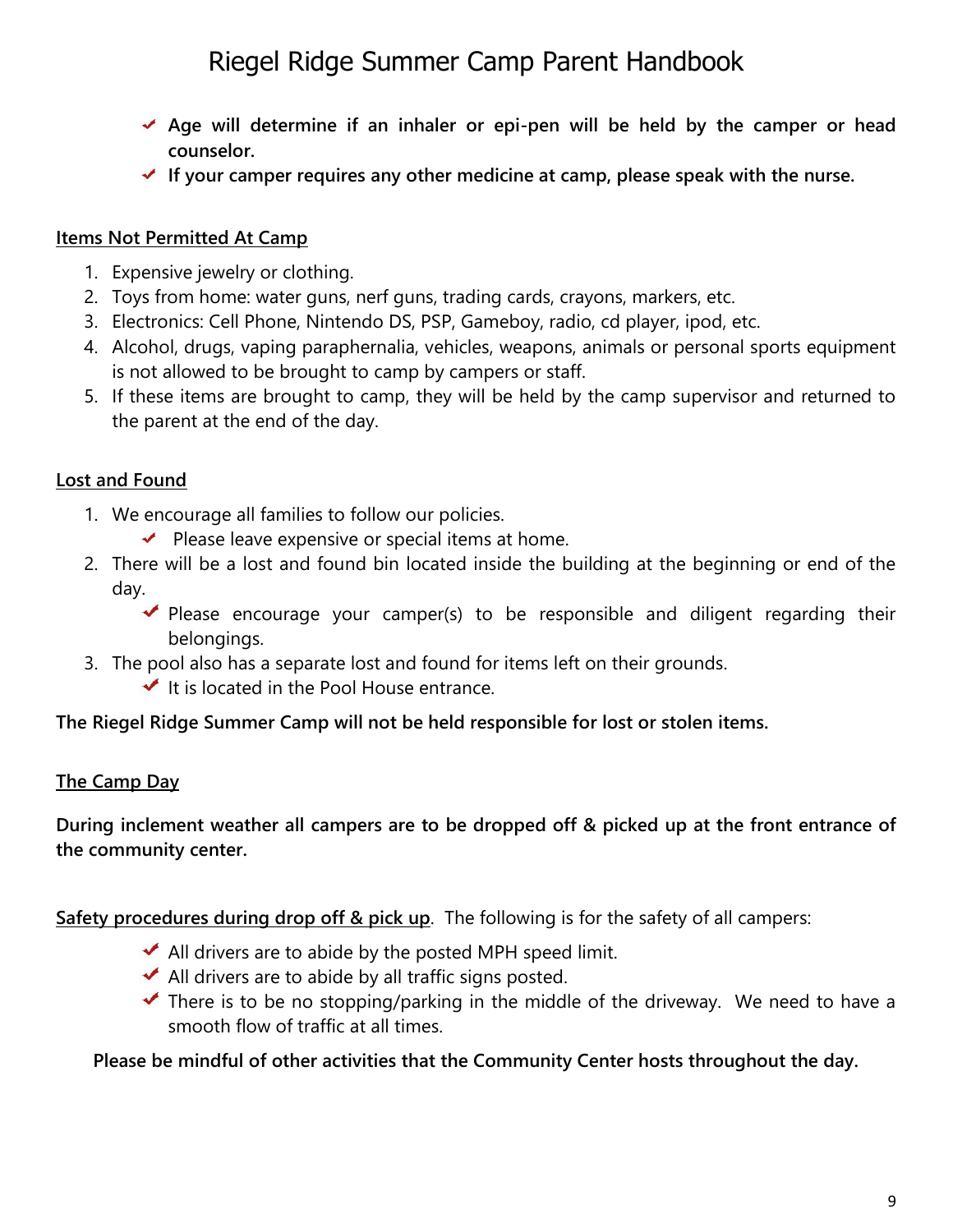- 1. Drop-off begins at **9:00 AM.**
- 2. The first day of each week campers will be given an orientation presenting camp safety, rules, daily schedule, sport league and activity choice.
- 3. Campers are grouped by upcoming school grade.
- 4. A general camp day includes but is not limited to:
	- Arts & Crafts: Campers will be able to create art projects on a weekly basis. Everything from classic camp crafts to today's popular activities.
	- **Nature Hikes**
	- Team Building Games & Challenges: capture the flag, freeze tag, jungle gym time, relay races, and more!
- 5. Recreational Swim Time: free swim, slide and diving board time, etc.
	- All camp participants who wish to swim in the deep end will be swim tested the first day of each week.
	- **Those who do qualify to swim in the deep end will be marked with a green wristband.** Beginning summer 2019 the Riegel Ridge Pool and Summer Camp will be utilizing the Red Cross Deep Water Competency Sequence. **(**Step or jump into the water over your head. Return to the surface and float or tread water for one minute. Turn around in a full circle and swim to the ladder without touching the wall.)
	- USCG approved flotation devices are permitted in both the large and small pool. If you would like more information or help choosing the correct flotation device please ask, we're happy to help.
	- No flotation devices permitted on the slide or diving board.
	- **IF your child requires a USCG flotation device, such as a life vest or puddle jumper (no swimmies), you MUST provide this. The Pool carries a limited supply.**
	- If you have a specific request for your child pertaining to swimming, please speak to your child's camp counselor directly.
- 6. Lunch
	- Lunch takes place between 12:00 and 1:00pm.
	- All campers are to bring their own non-perishable lunch.
	- **The Riegel Ridge Pool Snack Hut will be open only during days with nice weather.**
	- **More details available under "Items to Bring to Camp."**
- 7. Pre-school Part Time Pick Up
	- Part Time Preschool Camper pick up is at 1:00 PM in the Grove. In case of inclement weather we will be in the building.
	- Be prepared to present a driver's license upon pick up until the counselors get to know you.
- 8. Pick up
	- Camper pick up is at 4:00 PM in grade designated area of the Grove. In case of inclement weather we will be in the building.
	- Be prepared to present a driver's license upon pick up until the counselors get to know you.
- 9. Please check your camper for ticks when they arrive home from camp.